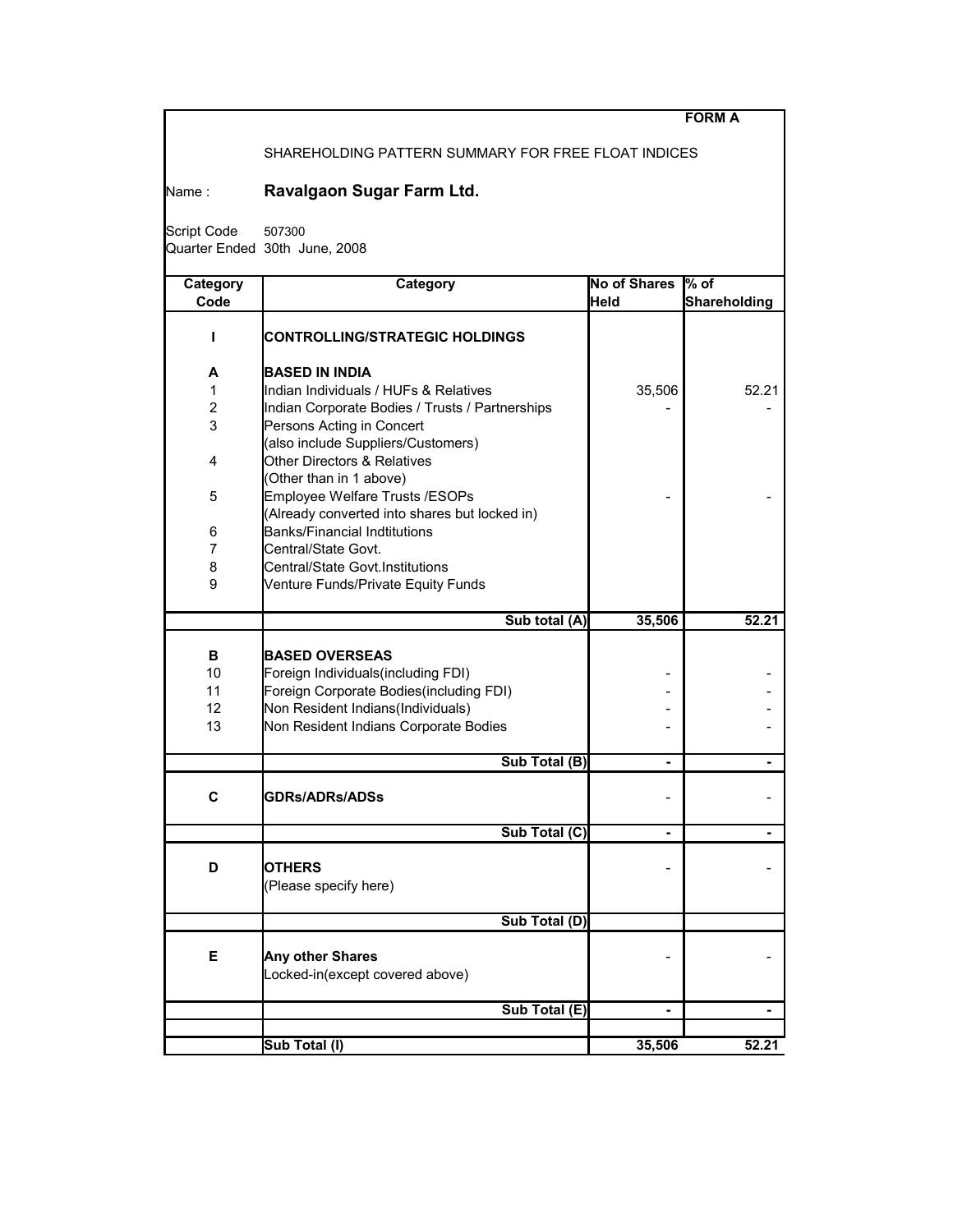| Code           | <b>Category Category</b>                               | <b>No of Shares</b><br>Held | $%$ of<br>Shareholding |  |
|----------------|--------------------------------------------------------|-----------------------------|------------------------|--|
|                |                                                        |                             |                        |  |
| Ш              | <b>FREE FLOAT</b>                                      |                             |                        |  |
|                |                                                        |                             |                        |  |
| A              | <b>BASED IN INDIA</b>                                  |                             |                        |  |
| 1              | Indian Individuals/HUFs                                | 29,401                      | 43.24                  |  |
| $\overline{c}$ | Indian Corporate Bodies/Trusts/Partnerships            | 2,863                       | 4.21                   |  |
| 3              | Independent Directors & relatives                      |                             |                        |  |
| 4              | <b>Present Employees</b>                               |                             |                        |  |
| 5              | <b>Banks/Financial Indtitutions</b>                    | 44                          | 0.06                   |  |
| 6              | Central/State Govt.                                    |                             |                        |  |
| $\overline{7}$ | Central/State Govt.Institutions                        |                             |                        |  |
| 8              | Insurance Companies                                    |                             |                        |  |
| 9              | Mututal Funds                                          |                             |                        |  |
| 10             | Venture Fund / Private equity Funds                    |                             |                        |  |
| 11             | <b>Customers</b>                                       |                             |                        |  |
| 12             | <b>Suppliers</b>                                       |                             |                        |  |
|                |                                                        |                             |                        |  |
|                | Sub total (A)                                          | 32,308                      | 47.51                  |  |
| в              | <b>BASED OVERSEAS</b>                                  |                             |                        |  |
| 13             |                                                        |                             |                        |  |
| 14             | Foreign Individuals<br>Foreign Corporate Bodies / OCBs |                             |                        |  |
| 15             | Foreign Instituional Investors (SEBI Registered)       |                             |                        |  |
| 16             | Non Resident Indians(Individuals)                      | 186                         | 0.27                   |  |
| 17             | Non Resident Indian Corporate Bodies                   |                             |                        |  |
|                |                                                        |                             |                        |  |
|                | Sub Total (B)                                          | 186                         | 0.27                   |  |
|                | <b>CIGDRs/ADRs/ADSs</b>                                |                             |                        |  |
|                | Sub Total (C)                                          | $\blacksquare$              | ٠                      |  |
|                |                                                        |                             |                        |  |
| D              | <b>OTHERS</b>                                          |                             |                        |  |
|                | (Please specify here)                                  |                             |                        |  |
|                |                                                        |                             |                        |  |
|                | Sub Total (D)                                          |                             |                        |  |
|                |                                                        |                             |                        |  |
|                | <b>Sub Total II</b>                                    | 32.494                      | 47.79                  |  |
|                |                                                        |                             |                        |  |
|                | <b>Grand Total</b>                                     | 68,000                      | 100.00                 |  |
|                |                                                        |                             |                        |  |
|                | <b>Broad Summary of Holdings</b>                       | <b>No of Shares</b>         | $%$ of                 |  |
|                |                                                        | Held                        | Shareholding           |  |
|                | <b>Total Controlling/Strategic Holdings</b>            | 35,506                      | 52.21                  |  |
|                | <b>Total Free-float</b>                                | 32,494                      | 47.79                  |  |
|                | <b>Grand Total</b>                                     | 68,000                      | 100.00                 |  |
|                |                                                        |                             |                        |  |
|                | <b>SUMMARY OF DOMESTIC/FOREIGN HOLDINGS</b>            | <b>No of Shares</b>         | $%$ of                 |  |
|                |                                                        | Held                        | Shareholding           |  |
|                | <b>Total Domestic Holding</b>                          | 67,814                      | 99.73                  |  |
|                | <b>Total Foreign Holding</b>                           | 186                         | 0.27                   |  |
|                | <b>Grand Total</b>                                     | 68,000                      | 100.00                 |  |

## Name : **Ravalgaon Sugar Farm Ltd.**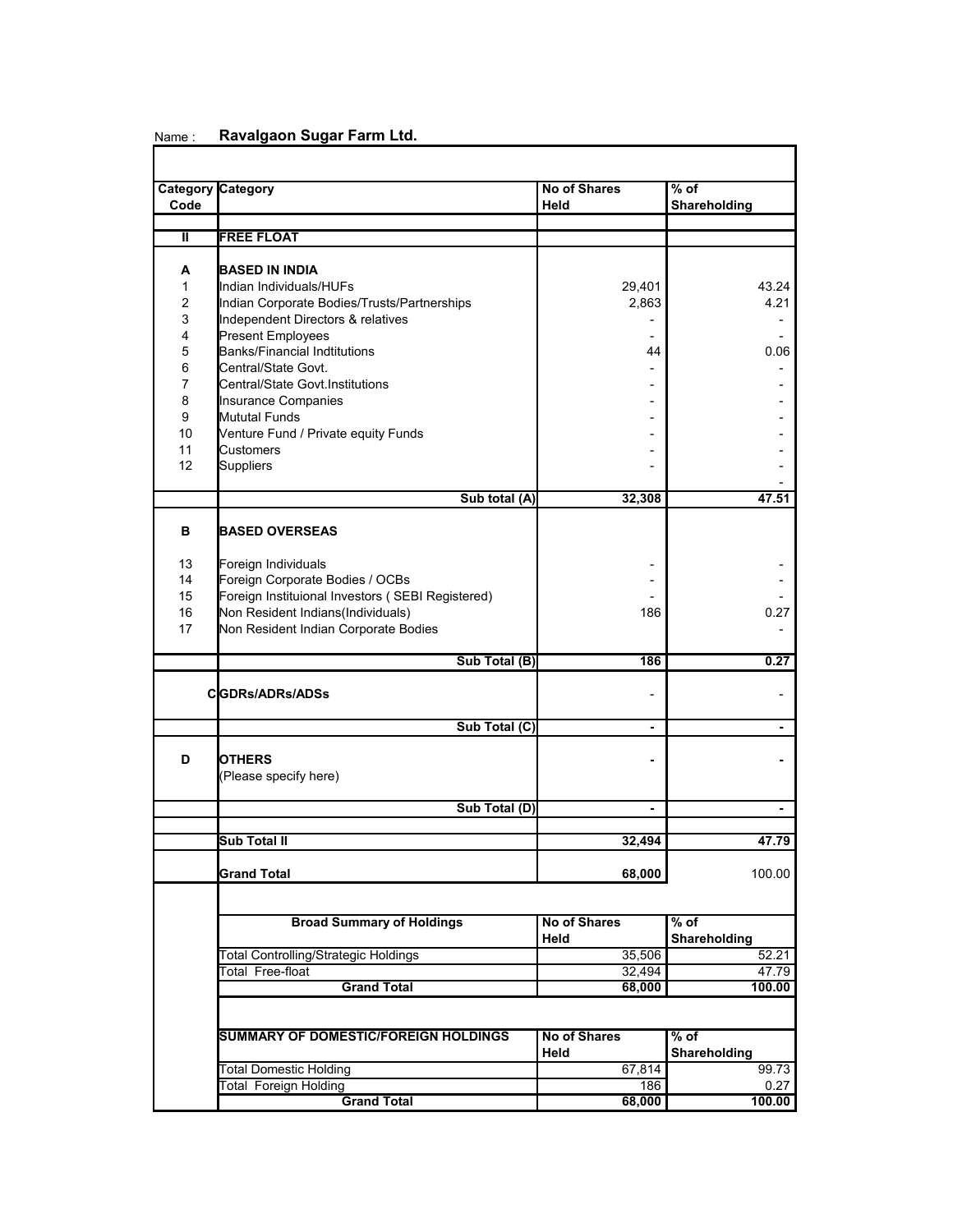| Name:          | Ravalgaon Sugar Farm Ltd.                                        |                |         | <b>FORM B</b>  |
|----------------|------------------------------------------------------------------|----------------|---------|----------------|
| Script Code    | 507300<br>Quarter Ended 30th June, 2008                          |                |         |                |
| Sr.No.         | Name of Strategic Share holders                                  | No of Shares   | %       | Category       |
| 1              | <b>Based in India</b><br>Indian Individuals / HUFs and Relatives |                |         |                |
| i              | HARSHAVARDHAN B DOSHI                                            | 1,620          |         | 2.38 $(A)$ 1   |
| ii             | LALAN AJAY KAPADIA                                               | 500            |         | $0.74$   (A) 1 |
|                | Sub Total of I (A) 1                                             | 2,120          | 3.12    |                |
| $\mathbf 2$    | Indian Corporate Bodies / Trusts / Partnerships                  |                |         |                |
| 1              | CARINA FINVEST LIMITED                                           | 5,020          |         | $7.38$ $(A) 2$ |
| $\overline{2}$ | LANICA FINANCIAL SERVICES PRIVATE LIMITED                        | 28,366         | $41.71$ | $(A)$ 2        |
|                | Sub Total of I (A) 2                                             | 33,386         | 49.10   |                |
| 3              | <b>Employee Welfare Trusts /ESOPs</b>                            |                |         |                |
|                |                                                                  |                |         | $-  I(A) 5 $   |
|                | Sub Total of I (A) 5                                             | $\blacksquare$ |         |                |
|                |                                                                  |                |         |                |
|                | <b>Total of Form B</b>                                           | 35,506         | 52.21   |                |
|                |                                                                  |                |         |                |